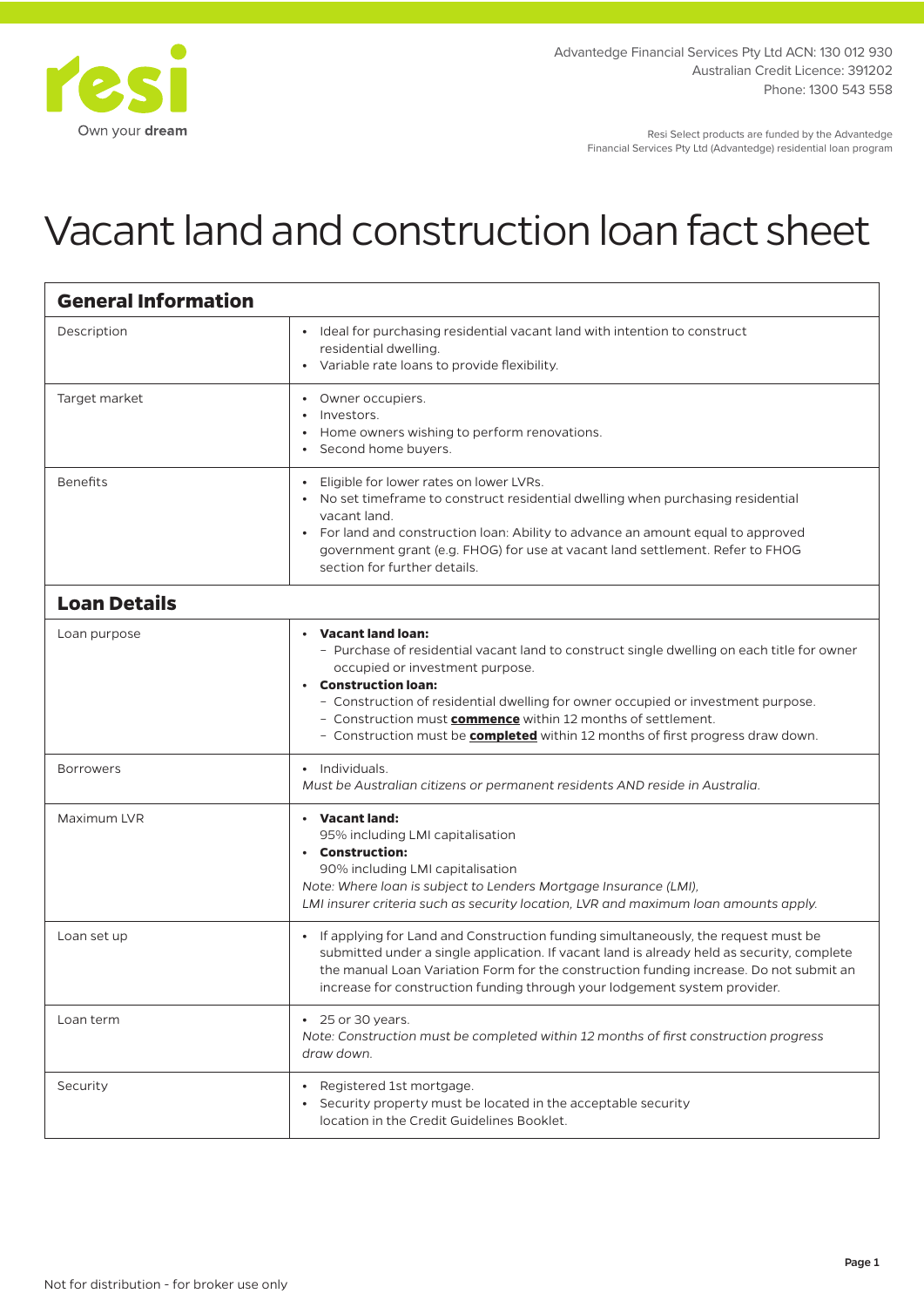| Interest rate         | • Vacant land loan:<br>- Variable rate only.<br>• Construction loan:<br>- During construction:<br>· Variable rate only.<br>- Completion of construction:<br>· Variable rate loan. At this stage, ability to convert to fixed rate is available.                                                                                                                                                                                                                                                                                                                                                                                                                                                                                                                             |
|-----------------------|-----------------------------------------------------------------------------------------------------------------------------------------------------------------------------------------------------------------------------------------------------------------------------------------------------------------------------------------------------------------------------------------------------------------------------------------------------------------------------------------------------------------------------------------------------------------------------------------------------------------------------------------------------------------------------------------------------------------------------------------------------------------------------|
| Repayment type        | <b>Vacant land loan:</b><br>- Interest Only up to 10 years for residential investment if LVR is less than or equal<br>to 80%.<br>- Interest Only up to 5 years for residential investment if LVR is greater than 80% and<br>up to 90%.<br>- Interest Only up to 5 years for Owner Occupied (or)<br>- Principal and Interest.<br>• Construction loan:<br>- During construction:<br>· Interest only on balance of drawn loan.<br>· Interest capitalisation not allowed.<br>- Completion of construction:<br>· Upon successful completion of construction loan converts to Principal and<br>Interest payments.                                                                                                                                                                 |
| Repayment method      | Direct debit from nominated bank account only.                                                                                                                                                                                                                                                                                                                                                                                                                                                                                                                                                                                                                                                                                                                              |
| Repayment frequency   | • Monthly.<br>Note: Upon completion of construction weekly, fortnightly or monthly options are available.                                                                                                                                                                                                                                                                                                                                                                                                                                                                                                                                                                                                                                                                   |
| Additional repayments | • Vacant land loan:<br>- Available but any redraw of additional payments must be requested manually<br>by completing the Redraw Requests & Transfers form.<br>$\cdot$ Construction loan:<br>- During construction:<br>· Available but any redraw of additional payments must be requested manually<br>by completing the Redraw Requests & Transfers form.<br>- Completion of construction:<br>· Allowed when loan converts to variable rate Principal and Interest loan,<br>with redraws available through StarNet.                                                                                                                                                                                                                                                         |
| Interest calculation  | • Calculated daily on outstanding balance.<br>• Charged on last day of the month.                                                                                                                                                                                                                                                                                                                                                                                                                                                                                                                                                                                                                                                                                           |
| Progress payments     | Borrowers must use their financial contribution prior to any release of loan funds.<br>$\bullet$<br>Progress payments completed upon receipt of signed Progress Payment Claim Form.<br>$\bullet$<br>Valuations performed as outlined within "Valuations" section.<br>$\bullet$<br>No minimum draw down amount.<br>$\bullet$<br>Direct credit option only to builder's pre-nominated account.<br>$\bullet$<br>Payments will be made within 5 business days of receipt of all necessary documents.<br>$\bullet$                                                                                                                                                                                                                                                               |
| <b>FHOG</b>           | Approved FHOG amounts to be released at the completion of first progress payment.<br>$\bullet$<br>For approved land and construction loans: Ability to advance an amount equal to<br>approved government grant (e.g. FHOG) for use at vacant land settlement. Amount<br>will be advanced from the approved construction loan and is only to be used at land<br>settlement. At first progress payment stage, approved government grant will be credited<br>to construction loan to ensure adequate construction loan funds are held to meet<br>construction costs. To apply we must process the government grant application on behalf<br>of applicant, application is noted for this option to apply and all government approvals<br>must be held prior to land settlement. |